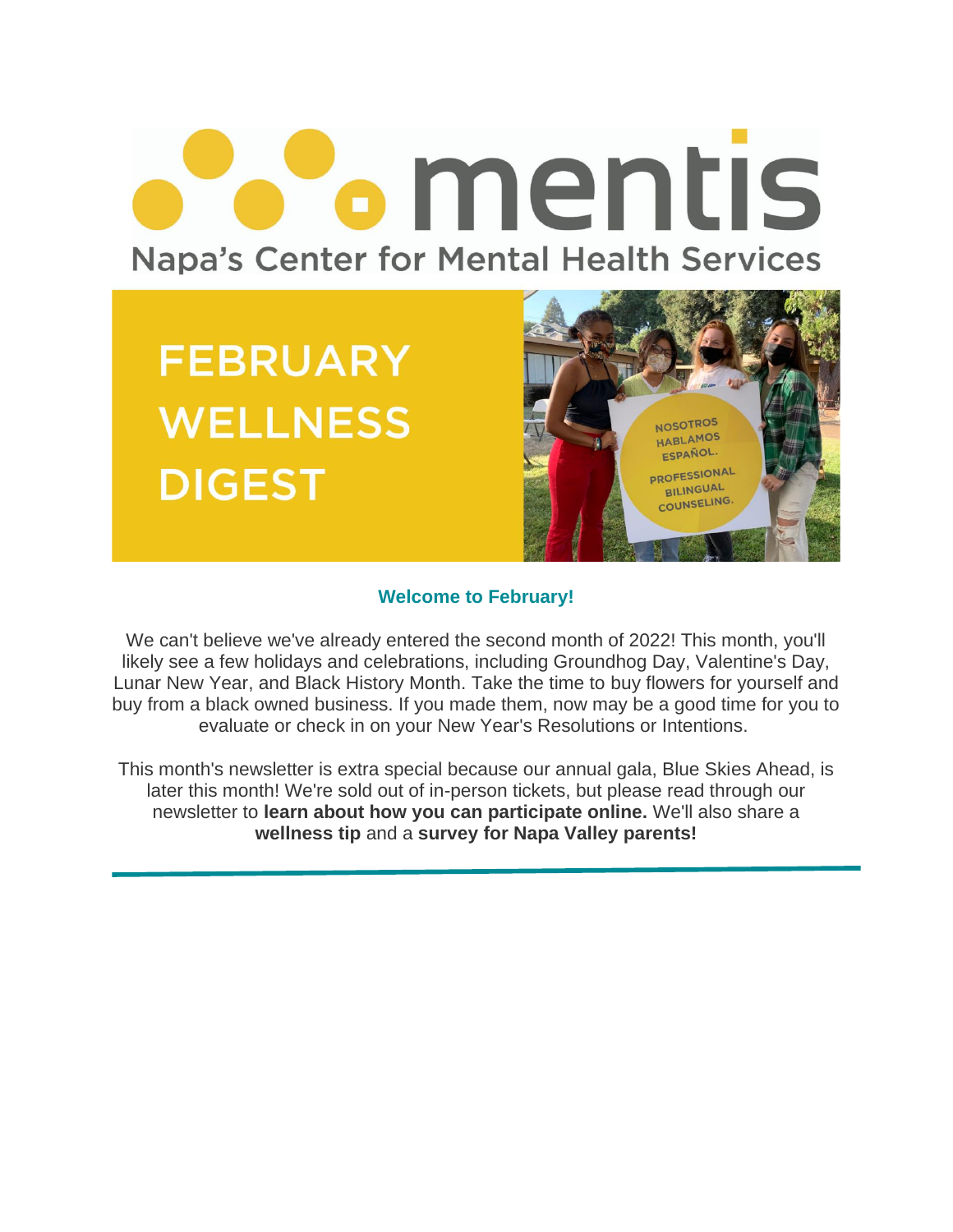

### **Blue Skies Ahead Online Auction**

We are so excited about our online auction later this month! The auction will open on Friday, February 18th at 5pm and stay open until Saturday, February 26th. Anyone can participate as long as long as they register online. Please see the instructions below!

#### **How to Mobile Bid with Greater Giving Online Bidding**

1. Register your mobile number and credit card information on our **[registration](https://mentis1702.ggo.bid/)** 

#### **[page.](https://mentis1702.ggo.bid/)**

- 2. When the auction is open, you will receive an automated 'Welcome' text with your bidder link.
- 3. After clicking the link in the text, begin searching for packages by name, number, or category
	- 4. Select the package you wish to bid on.
	- 5. You can **Bid** the next increment or **Bid More** than the next increment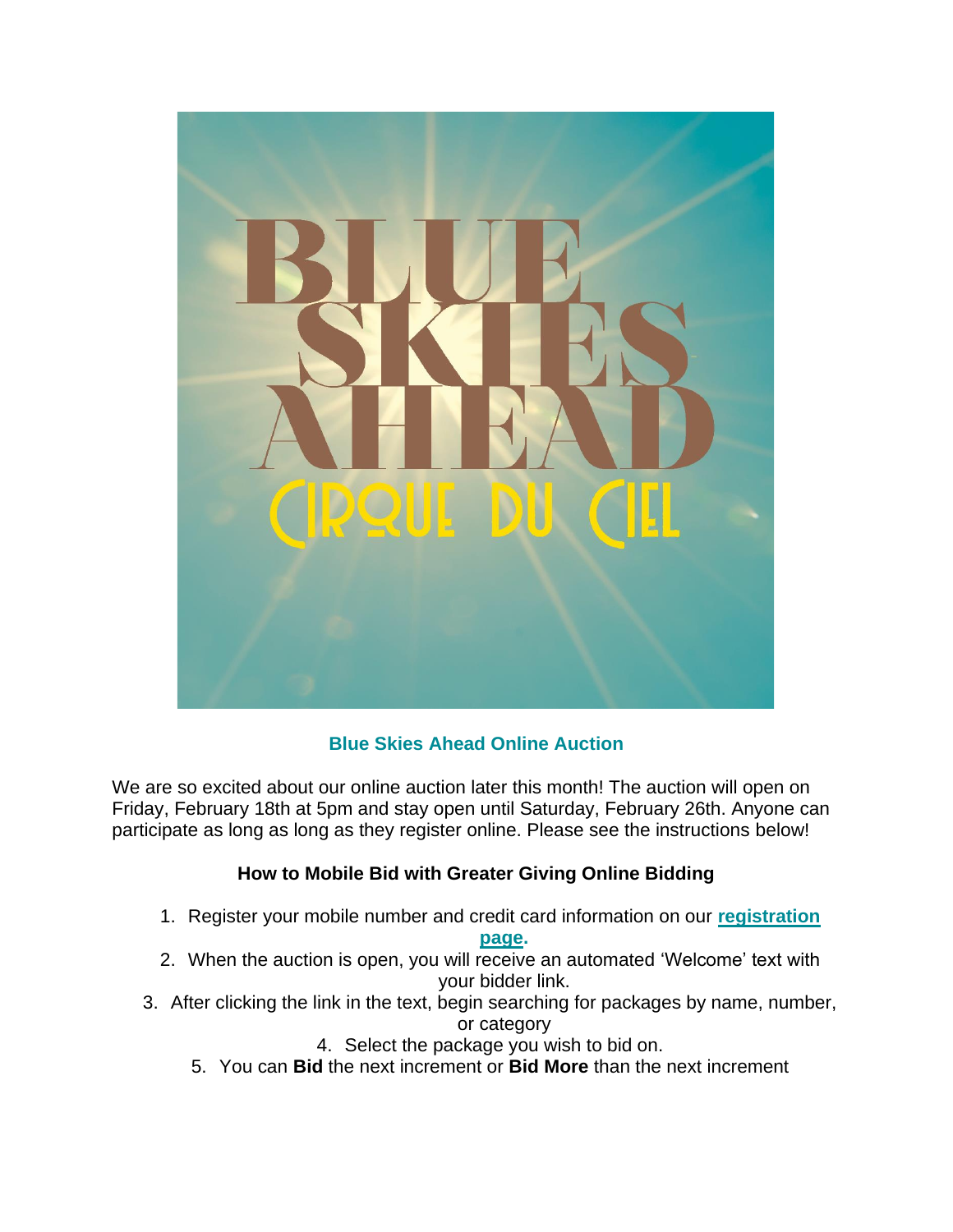- 6. If you choose to **Bid More** you can choose to set your **Max Bid**. If your max bid is the highest, the system will automatically bid in your favor until you are outbid or until the silent auction closes. If your bid is lower than the highest max bid on that package, you will be prompted to enter a higher bid.
	- 7. To purchase a package at the Buy Now price, select the **Buy** button. 8. To "watch" a package, select the star icon on the package.
	- 9. To make a donation, select the Donation button on your home screen and choose a preset amount or select the **Custom Amount** button to enter the amount you wish to donate.
- 10.If you're out-bid at any point before the silent auction closes, you will receive a text message.
- 11.To view packages you are bidding on, click the menu button and select **Bids**. 12.To view packages you are watching, click the menu button and select **Favorites**.
	- 13.Once the auction closes, the guest with the highest bid will win.
		- 14.Under the **Bids** area you can check your winning packages.

Learn more about the online auction by following us on **[social media!](https://www.instagram.com/mentisnapa/)**



Start a new Valentine's Day tradition! Valentine's Day is divisive and many people have strong feelings about it. But, love it or hate it, there is little we can do to avoid the red or pink hearts that seem to paint the walls of every store we walk into. Put your own spin on Valentine's Day by celebrating different kinds of love, like the love you have for your friends, community, or support structure. Do something that's not typically associated with Valentine's Day, like scheduling a lunch date with your friends or volunteering in your community.

## **Napa Valley Parents – Help Us Help You!**

Mentis is conducting an informal needs assessment with parents living in Napa County, with the goal of gaining a better understanding of what kind of mental health and wellness support parents need, and how this support would be most accessible. Please take a few moments and fill out **[this survey.](https://docs.google.com/forms/d/1R9NrLVqFtwjfB1LgwEvpMu-4pDRiSteSpv_vGJDtEBE/viewform?edit_requested=true)** Your input is extremely valuable to us and will inform future parent prevention programs at Mentis.